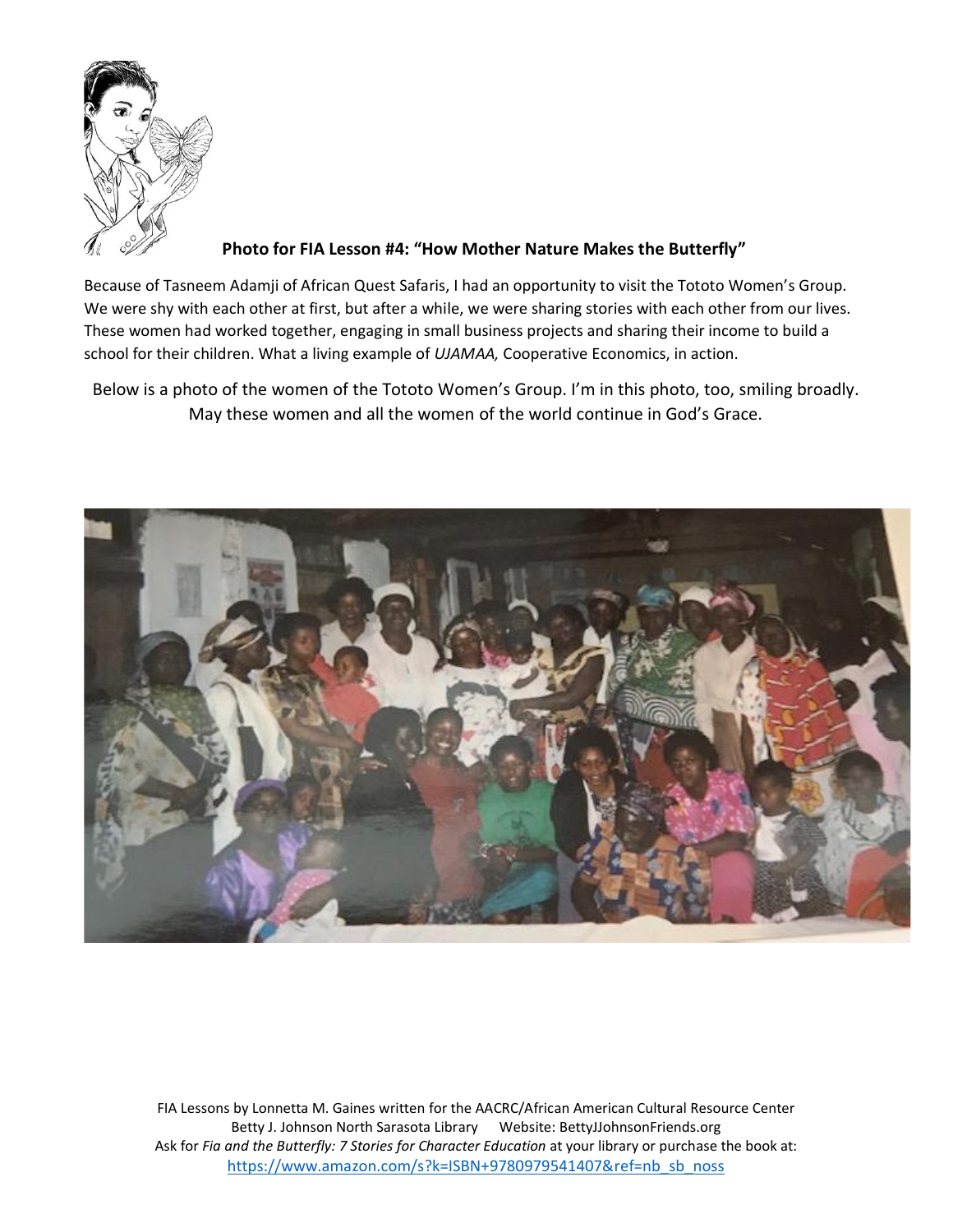

*Lesson #4 – Reading The Cooperative Economics Story "How Mother Nature Makes the Butterfly"* **pp. 55-64,** *Fia and the Butterfly: 7 Stories for Character Education* **by Lonnetta M. Gaines**

> A Saying to Remember for "The Cooperative Economics Story" *I care and I share. I aim to increase the good in the world.*

#### *AUTHOR'S NOTES*

Repeat the saying to remember, write it down and share it with others. The Saying to Remember for the Collective Work and Responsibility Story reminds you of the importance of sharing your time and other gifts with others. When you share, you help to make the world a better place for everyone. Now – to the story!

The *setting* for the Cooperative Economics Story is the Tototo Women's Group in Mombasa, Kenya. My tour to Kenya in 1999 was arranged by Tasneem Adamji, founding partner, along with her brother Taher, of African Quest Safaris. She was so attentive! I am pleased to report that African Quest is still there! [\(www.africanquestsafaris.com\)](http://www.africanquestsafaris.com/) Tasnem asked me what I would like to do in Kenya; one of the things I requested was to have an opportunity to meet and talk with women, so she arranged for me to visit with the Tototo Women's Group. Although I couldn't find current information about this organization, the model that they established – of women helping themselves and each other – still exists.

Fia and Nana Bea listen in on a meeting of the Tototo Women's Group. Fia learns that the women are getting together to raise money to get running water for their village. Fia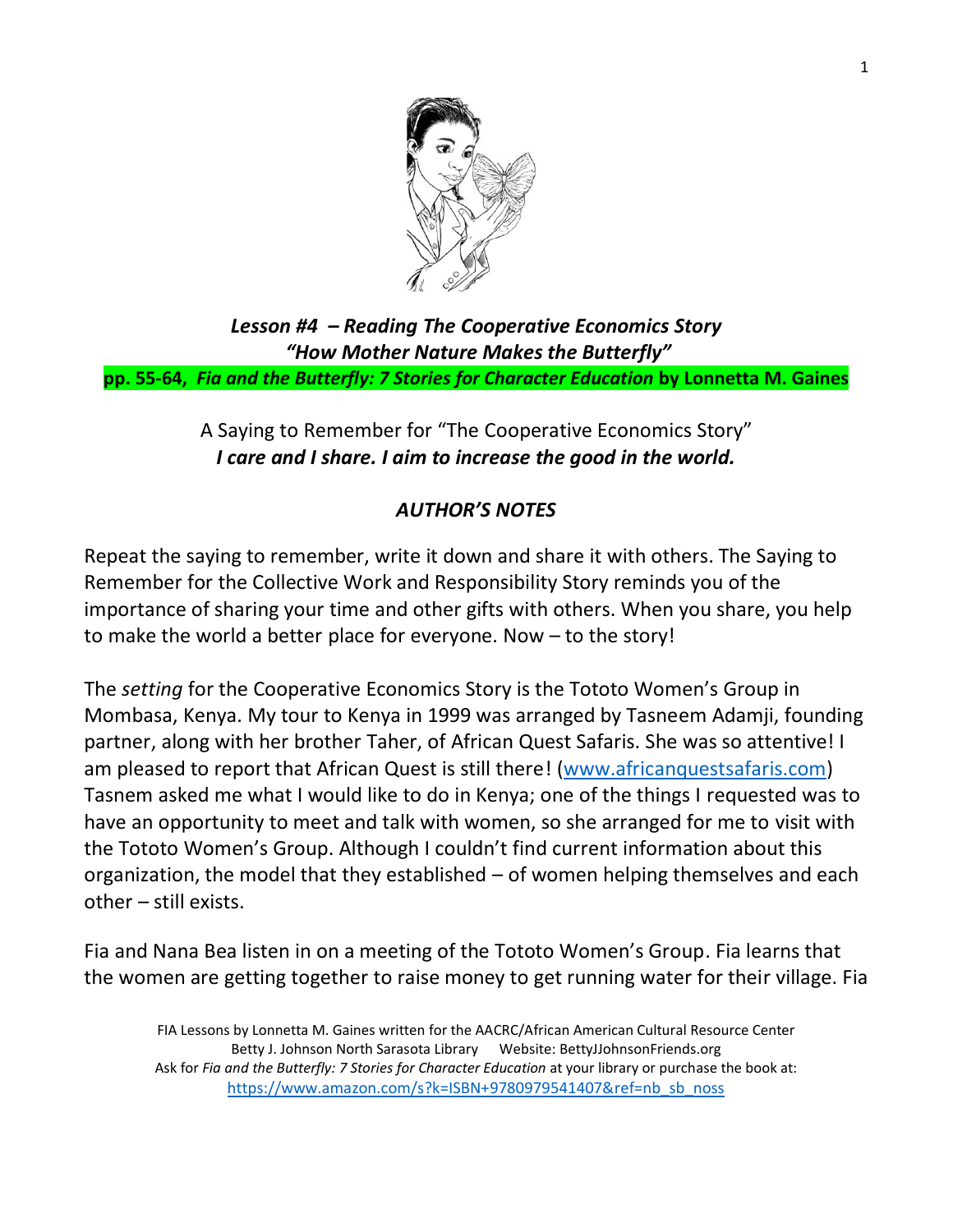is learning that in this world, not everyone has running water. "I want to help," she tells Nana Bea. "Yes," Nana Bea replies. "But first, Fia, you must develop yourself." Fia wonders what that means, and Nana Bea tells her to learn from the developing butterfly. Nana Bea wants Fia to look at the life cycle of the butterfly – egg, caterpillar, chrysalis, and fully developed butterfly.

Think about your own life. How can you compare your life to the stages of development of the butterfly?

Before ending, I'd like to share with you an experience I had while in Kenya. I was visiting a traditional village along with a guide who helped me when translations were necessary. At one point, I purchased handmade jewelry from two of the women in the village. Several other women were clustered around, and I wanted to give them a gift, but not just to the women who sold me the jewelry. I wanted them to share. I was having difficulty making my intentions known, not only to the women but to my guide. Everyone was looking confused. But then I remembered the 4th Principle of *KWANZAA* – *UJAMAA!* "*UJAMAA,"* I repeated. And everyone smiled, repeating this *Kiswahili* word which means sharing with others. "*UJAMAA!"* we all repeated, smiling in mutual understanding. Wow! How exciting! One of the *KWANZAA* Principles had helped me to communicate with my Sisters in Kenya!

Review "How Mother Nature Makes the Butterfly" by completing the Crossword Puzzle in FIA Activity #4. Enjoy!!!

*Extra Credit (smile). Answer the twelve questions at the end of the story (pp 61 & 62). Complete the Character Development Activities (pp 63 and 64).*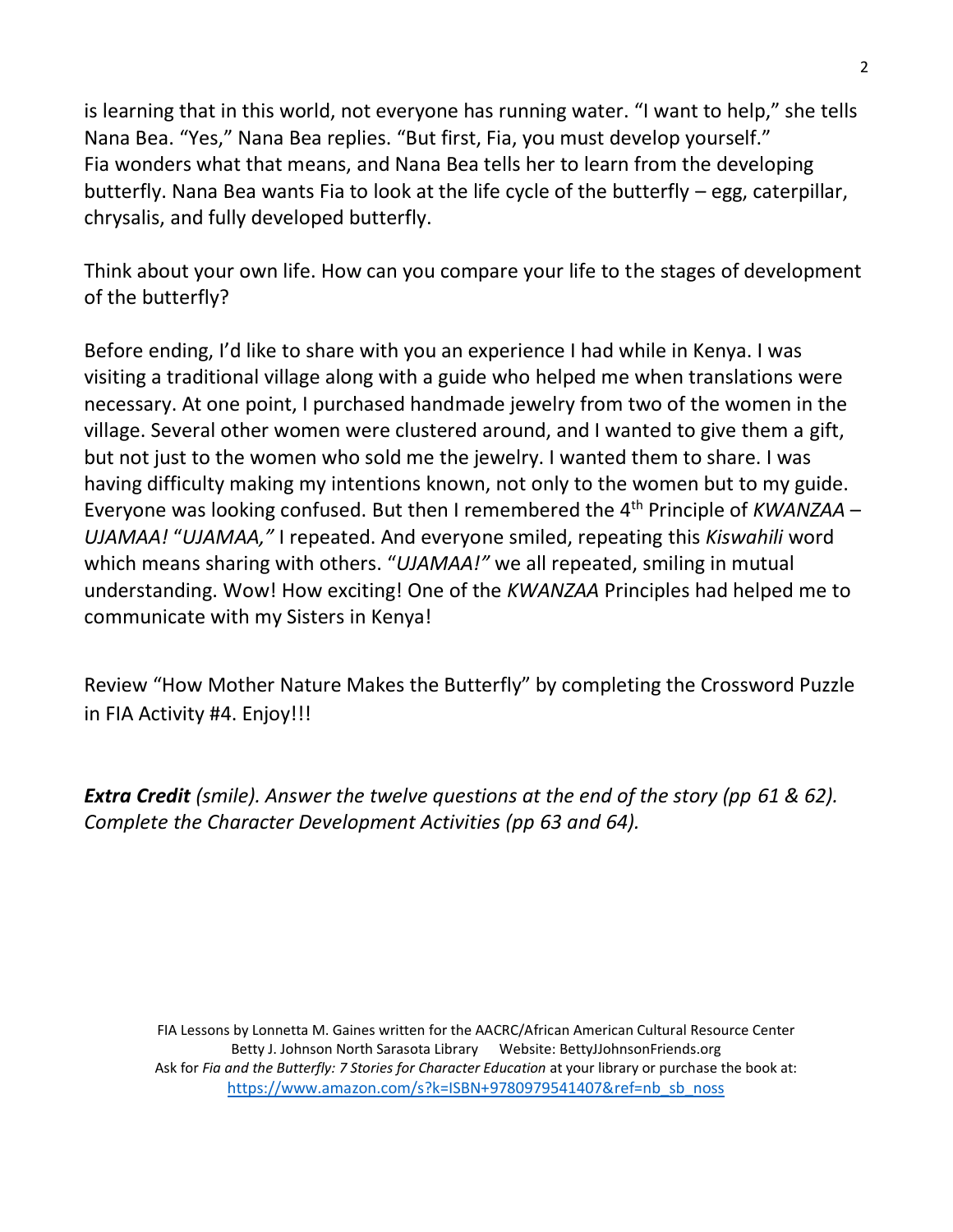

*Name: \_\_\_\_\_\_\_\_\_\_\_\_\_\_\_\_\_\_\_\_\_\_\_\_\_\_\_\_\_\_Date:\_\_\_\_\_\_\_\_\_\_\_*

## *FIA Activity #4 – "The Cooperative Economics Story" Crossword Puzzle*

Directions: Think about the stages in the Life Cycle of the Butterfly that you read about in "The Collective Work and Responsibility Story" in *Fia and the Butterfly*. Use this knowledge to complete the Crossword Puzzle below.



#### **Life Cycle of the Butterfly**

**Across** 2. Eats leaves 3. First Stage 5. Butterflies care for them **Down** 1. Have beautiful wings 4. Transformative stage

Created by [Puzzlemaker](http://puzzlemaker.discoveryeducation.com/) at DiscoveryEducation.com